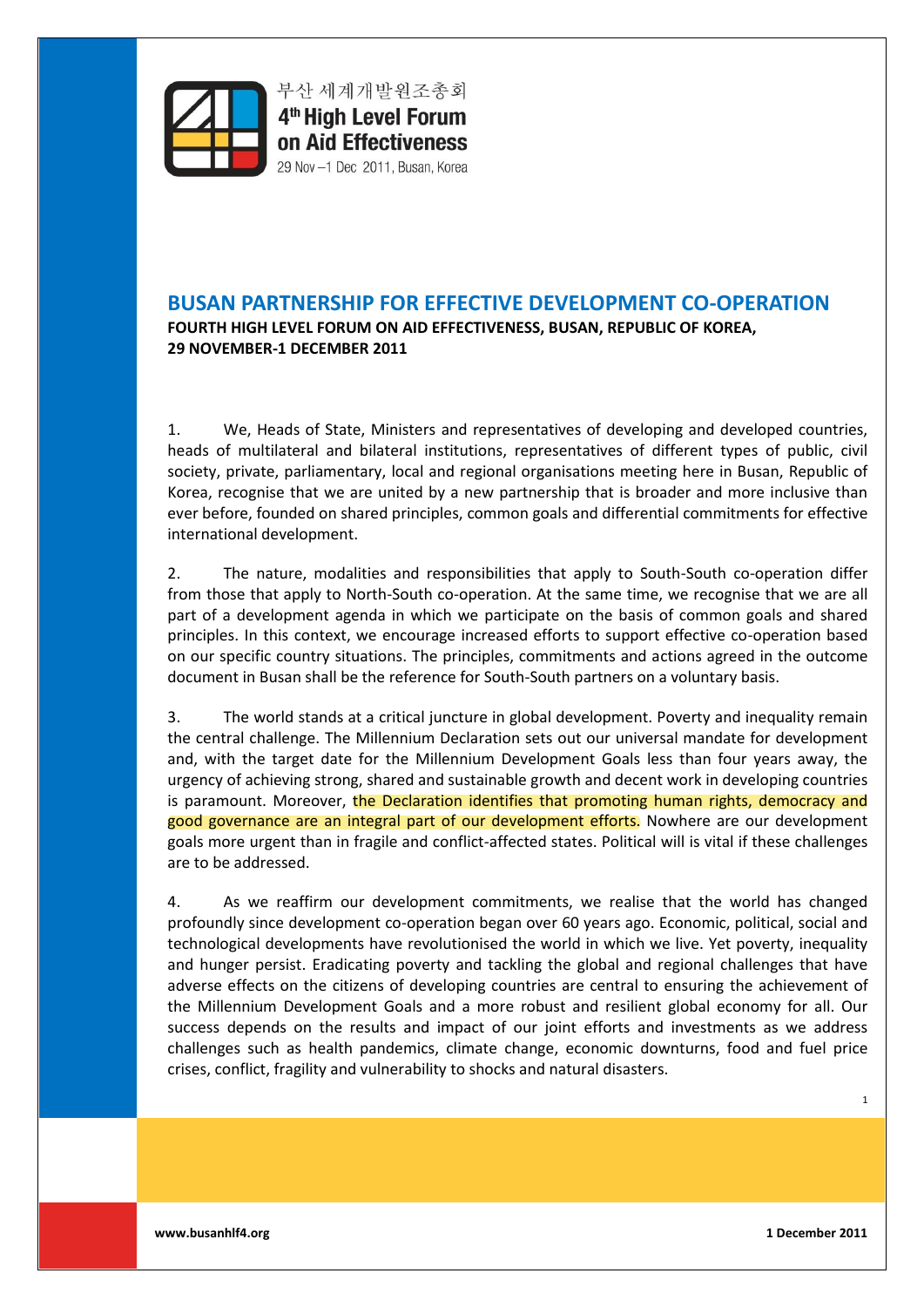5. We also have a more complex architecture for development co-operation, characterised by a greater number of state and non-state actors, as well as co-operation among countries at different stages in their development, many of them middle-income countries. South-South and triangular cooperation, new forms of public-private partnership, and other modalities and vehicles for development have become more prominent, complementing North-South forms of co-operation.

6. International development co-operation has achieved many positive results. When we met in Monterrey a decade ago, we recognised that increases in volumes of financing for development must be coupled with more effective action to generate sustainable and transparent results for all citizens. Our dialogue in Busan builds on the foundations laid by previous High Level Fora, which have been proven to remain relevant, and which have helped to improve the quality of development co-operation. Yet we recognise that progress has been uneven and neither fast nor far-reaching enough. We each reaffirm our respective commitments and will implement in full the actions to which we have already agreed.

7. We can and must improve and accelerate our efforts. We commit to modernise, deepen and broaden our co-operation, involving state and non-state actors that wish to shape an agenda that has until recently been dominated by a narrower group of development actors. In Busan, we forge a new global development partnership that embraces diversity and recognises the distinct roles that all stakeholders in co-operation can play to support development.

8. Our partnership is founded on a common set of principles that underpin all forms of development co-operation. At the same time, we recognise that the ways in which these principles are applied differ across countries at various stages of development, and among the different types of public and private stakeholders involved. Lessons should be shared by all who participate in development co-operation. We welcome the opportunities presented by diverse approaches to development co-operation, such as South-South co-operation, as well as the contribution of civil society organisations and private actors; we will work together to build on and learn from their achievements and innovations, recognising their unique characteristics and respective merits.

9. Sustainable development results are the end goal of our commitments to effective cooperation. While development co-operation is only part of the solution, it plays a catalytic and indispensable role in supporting poverty eradication, social protection, economic growth and sustainable development. We reaffirm our respective commitments to scale up development cooperation. More effective co-operation should not lead to a reduction in resources for development. Over time, we will aim to increase independence from aid, always taking into account the consequences for the poorest people and countries. In this process, it is essential to examine the interdependence and coherence of all public policies  $-$  not just development policies  $-$  to enable countries to make full use of the opportunities presented by international investment and trade, and to expand their domestic capital markets.

10. As we partner to increase and reinforce development results, we will take action to facilitate, leverage and strengthen the impact of diverse sources of finance to support sustainable and inclusive development, including taxation and domestic resource mobilisation, private investment, aid for trade, philanthropy, non-concessional public funding and climate change finance. At the same time, new financial instruments, investment options, technology and knowledge sharing, and public-private partnerships are called for.

 $\overline{2}$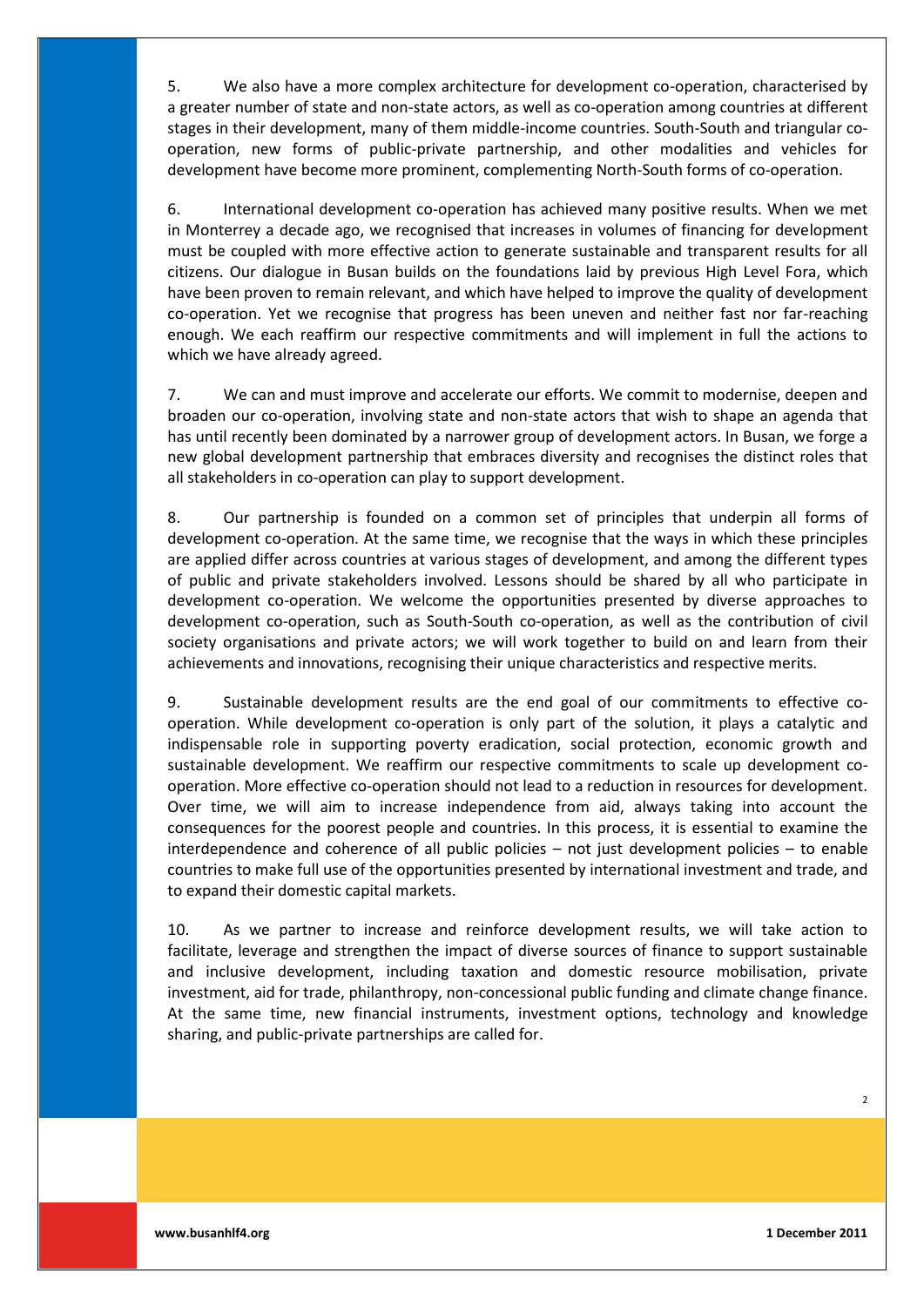#### *Shared'principles'to'achieve'common'goals*

11. As we embrace the diversity that underpins our partnership and the catalytic role of development co-operation, we share common principles which  $-$  consistent with our agreed international commitments on human rights, decent work, gender equality, environmental sustainability and disability - form the foundation of our co-operation for effective development:

- a) *Ownership of development priorities by developing countries.* Partnerships for development can only succeed if they are led by developing countries, implementing approaches that are tailored to country-specific situations and needs.
- b) *Focus on results.* Our investments and efforts must have a lasting impact on eradicating poverty and reducing inequality, on sustainable development, and on enhancing developing countries' capacities, aligned with the priorities and policies set out by developing countries themselves.
- c) *Inclusive development partnerships.* Openness, trust, and mutual respect and learning lie at the core of effective partnerships in support of development goals, recognising the different and complementary roles of all actors.
- d) *Transparency and accountability to each other.* Mutual accountability and accountability to the intended beneficiaries of our co-operation, as well as to our respective citizens, organisations, constituents and shareholders, is critical to delivering results. Transparent practices form the basis for enhanced accountability.
- 12. These shared principles will guide our actions to:
	- a) Deepen, extend and operationalise the democratic ownership of development policies and processes.
	- b) Strengthen our efforts to achieve concrete and sustainable results. This involves better managing for results, monitoring, evaluating and communicating progress; as well as scaling up our support, strengthening national capacities and leveraging diverse resources and initiatives in support of development results.
	- c) Broaden support for South-South and triangular co-operation, helping to tailor these horizontal partnerships to a greater diversity of country contexts and needs.
	- d) Support developing countries in their efforts to facilitate, leverage and strengthen the impact of diverse forms of development finance and activities, ensuring that these diverse forms of co-operation have a catalytic effect on development.

13. We recognise the urgency with which these actions must be implemented. Beginning implementation now  $-$  or accelerating efforts where they are ongoing  $-$  is essential if our renewed approach to partnership is to have the maximum possible impact on the realisation of the Millennium Development Goals by 2015, as well as on development results over the longer term. We will hold each other accountable for implementing our respective actions in developing countries and at the international level. As we focus on implementing our commitments at the country level, we will form a new, inclusive Global Partnership for Effective Development Cooperation to support implementation at the political level.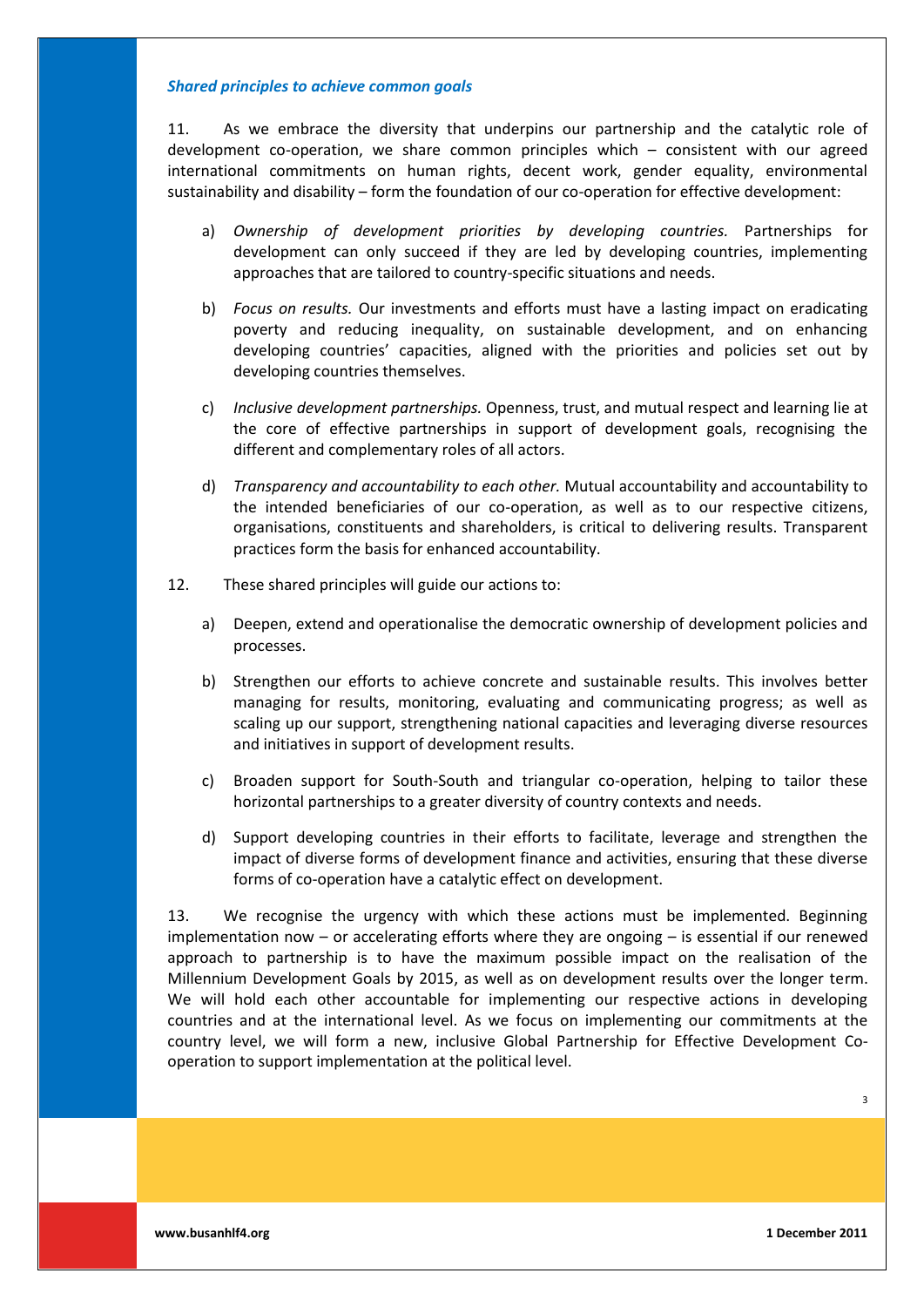# **Realising change: Complementary actions to reach common goals**

### *Inclusion'of'new'actors'on'the'basis'of'shared'principles'and'differential'commitments*

14. Today's complex architecture for development co-operation has evolved from the North-South paradigm. Distinct from the traditional relationship between aid providers and recipients, developing nations and a number of emerging economies have become important providers of South-South development co-operation. They remain developing countries and still face poverty at home. As such, they remain eligible to benefit from development co-operation provided by others, yet they have increasingly taken upon themselves the responsibility to share experiences and cooperate with other developing countries. The Paris Declaration did not address the complexity of these new actors, while the Accra Agenda for Action recognised their importance and specificities. While North-South co-operation remains the main form of development co-operation, South-South co-operation continues to evolve, providing additional diversity of resources for development. At Busan, we now all form an integral part of a new and more inclusive development agenda, in which these actors participate on the basis of common goals, shared principles and differential commitments. On this same basis, we welcome the inclusion of civil society, the private sector and other actors.

### *Improving the quality and effectiveness of development co-operation*

15. Progress has been made in advancing the aid effectiveness agenda, vet major challenges persist. Evidence has shown that  $-$  despite the challenges encountered in the implementation of our respective commitments - many of the principles underpinning the Paris Declaration on Aid Effectiveness and Accra Agenda for Action have contributed to higher quality, more transparent and effective development co-operation.

16. We will sustain our high-level political leadership to ensure that the commitments made here in Busan are implemented. Within this context, those of us that endorsed the mutually agreed actions set out in Paris and Accra will intensify our efforts to implement our respective commitments in full. A growing range of actors – including middle-income countries, partners of South-South and triangular co-operation and civil society organisations – have joined others to forge a broader, more inclusive agenda since Paris and Accra, embracing their respective and different commitments alongside shared principles.

17. Drawing on the evidence generated through periodic monitoring and the independent evaluation of the Paris Declaration, we will be guided by a focus on sustainable results that meet the priority needs of developing countries, and will make the urgently needed changes to improve the effectiveness of our partnerships for development.

#### **Ownership, results and accountability**

- 18. Together, we will increase our focus on development results. To this end:
	- a) Developing countries' efforts and plans to strengthen core institutions and policies will be supported through approaches that aim to manage  $-$  rather than avoid  $-$  risk, including through the development of joint risk management frameworks with providers of development co-operation.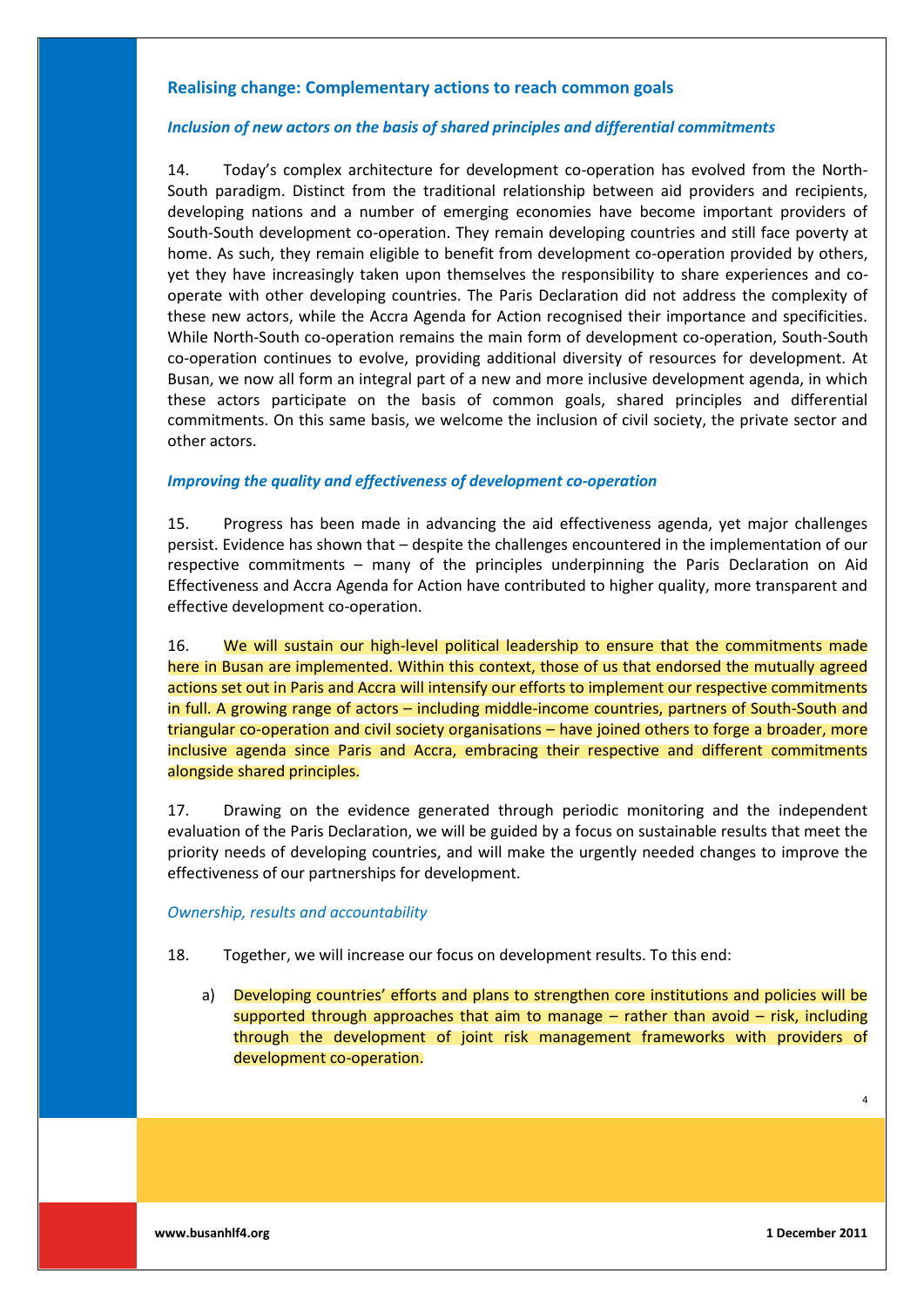- b) Where initiated by the developing country, transparent, country-led and country-level results frameworks and platforms will be adopted as a common tool among all concerned actors to assess performance based on a manageable number of output and outcome indicators drawn from the development priorities and goals of the developing country. Providers of development co-operation will minimise their use of additional frameworks, refraining from requesting the introduction of performance indicators that are not consistent with countries' national development strategies.
- c) We will partner to implement a global Action Plan to enhance capacity for statistics to monitor progress, evaluate impact, ensure sound, results-focused public sector management, and highlight strategic issues for policy decisions.
- d) As we deepen our efforts to ensure that mutual assessment reviews are in place in all developing countries, we encourage the active participation of all development cooperation actors in these processes.
- e) Pursuant to the Accra Agenda for Action, we will accelerate our efforts to untie aid. We will, in 2012, review our plans to achieve this. In addition to increasing value for money, untying can present opportunities for local procurement, business development, employment and income generation in developing countries. We will improve the quality, consistency and transparency of reporting on the tying status of aid.

19. The use and strengthening of developing countries' systems remains central to our efforts to build effective institutions. We will build on our respective commitments set out in the Paris Declaration and Accra Agenda for Action to:

- a) Use country systems as the default approach for development co-operation in support of activities managed by the public sector, working with and respecting the governance structures of both the provider of development co-operation and the developing country.
- b) Assess jointly country systems using mutually agreed diagnostic tools. Based on the results of these assessments, providers of development co-operation will decide on the extent to which they can use country systems. Where the full use of country systems is not possible, the provider of development co-operation will state the reasons for non-use, and will discuss with government what would be required to move towards full use, including any necessary assistance or changes for the strengthening of systems. The use and strengthening of country systems should be placed within the overall context of national capacity development for sustainable outcomes.

20. We must accelerate our efforts to achieve gender equality and the empowerment of women through development programmes grounded in country priorities, recognising that gender equality and women's empowerment are critical to achieving development results. Reducing gender inequality is both an end in its own right and a prerequisite for sustainable and inclusive growth. As we redouble our efforts to implement existing commitments we will:

a) Accelerate and deepen efforts to collect, disseminate, harmonise and make full use of data disaggregated by sex to inform policy decisions and guide investments, ensuring in turn that public expenditures are targeted appropriately to benefit both women and men.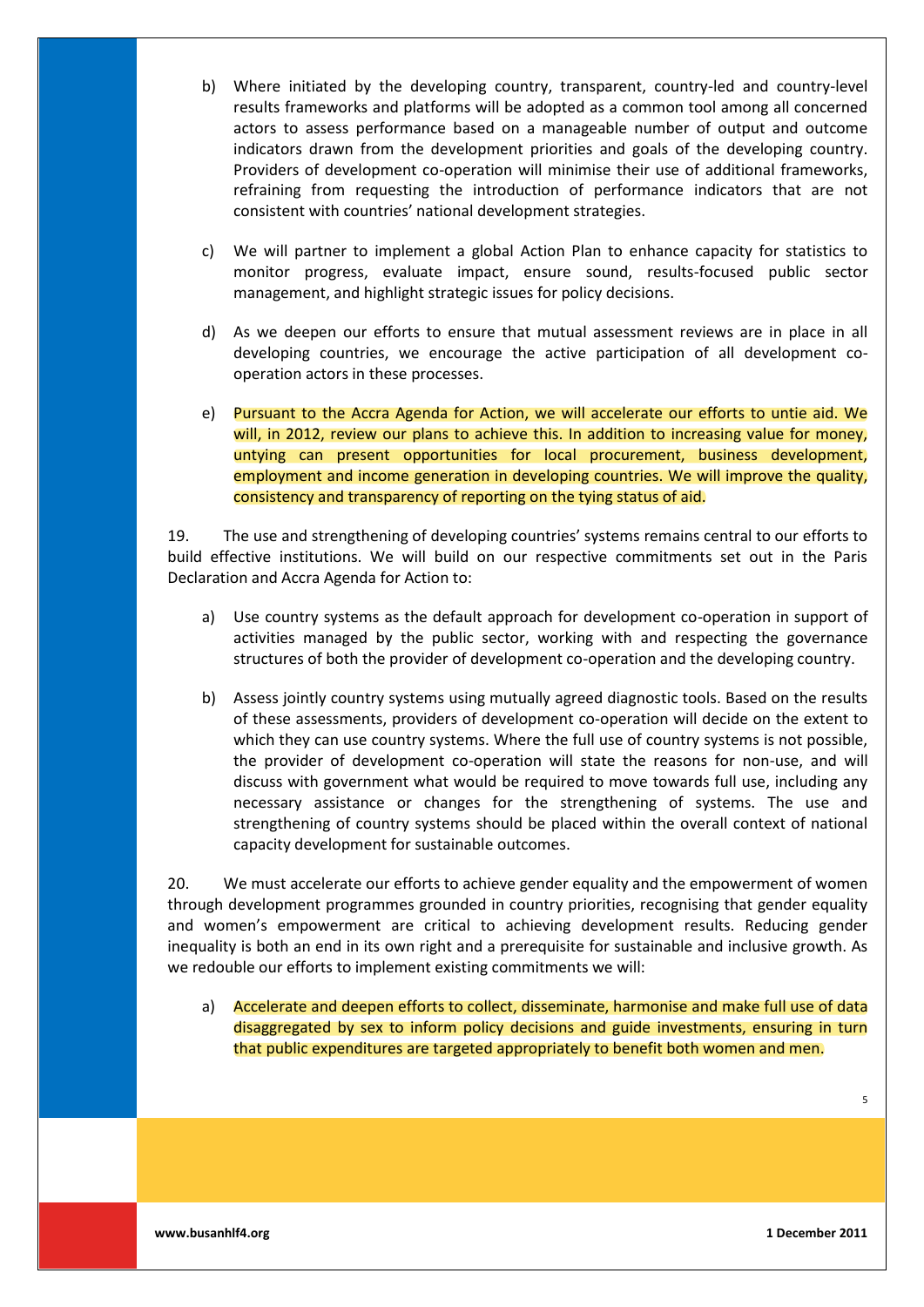- b) Integrate targets for gender equality and women's empowerment in accountability mechanisms, grounded in international and regional commitments.
- c) Address gender equality and women's empowerment in all aspects of our development efforts, including peacebuilding and statebuilding.

21. Parliaments and local governments play critical roles in linking citizens with government, and in ensuring broad-based and democratic ownership of countries' development agendas. To facilitate their contribution, we will:

- a) Accelerate and deepen the implementation of existing commitments to strengthen the role of parliaments in the oversight of development processes, including by supporting capacity development - backed by adequate resources and clear action plans.
- b) Further support local governments to enable them to assume more fully their roles above and beyond service delivery, enhancing participation and accountability at the sub-national levels.

22. Civil society organisations (CSOs) play a vital role in enabling people to claim their rights, in promoting rights-based approaches, in shaping development policies and partnerships, and in overseeing their implementation. They also provide services in areas that are complementary to those provided by states. Recognising this, we will:

- a) Implement fully our respective commitments to enable CSOs to exercise their roles as independent development actors, with a particular focus on an enabling environment, consistent with agreed international rights, that maximises the contributions of CSOs to development.
- b) Encourage CSOs to implement practices that strengthen their accountability and their contribution to development effectiveness, guided by the Istanbul Principles and the International Framework for CSO Development Effectiveness.

#### *Transparent\*and\*responsible\*co=operation*

23. We will work to improve the availability and public accessibility of information on development co-operation and other development resources, building on our respective commitments in this area. To this end, we will:

- a) Make the full range of information on publicly funded development activities, their financing, terms and conditions, and contribution to development results, publicly available subject to legitimate concerns about commercially sensitive information.
- b) Focus, at the country level, on establishing transparent public financial management and aid information management systems, and strengthen the capacities of all relevant stakeholders to make better use of this information in decision-making and to promote accountability.
- c) Implement a common, open standard for electronic publication of timely, comprehensive and forward-looking information on resources provided through development co-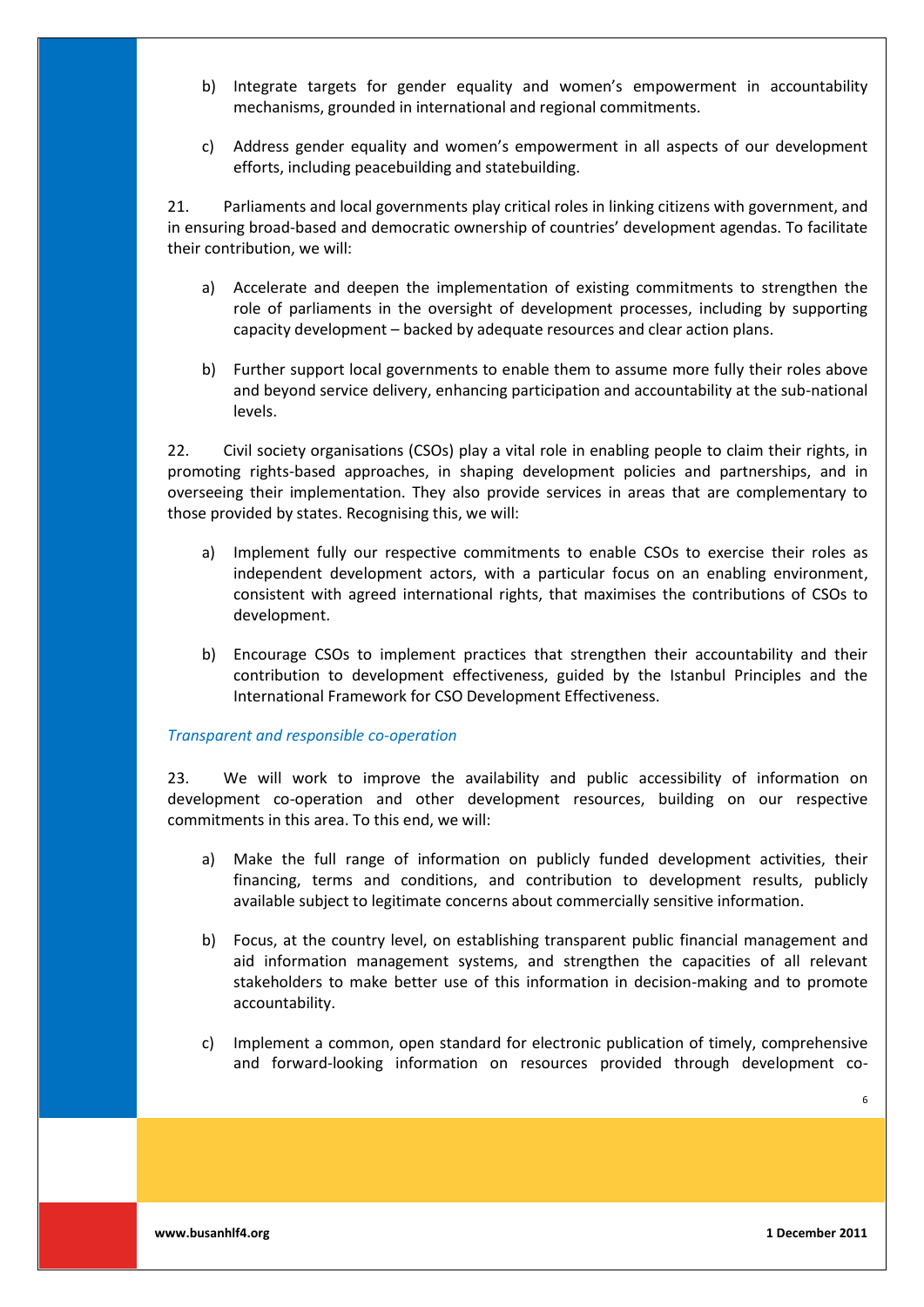operation, taking into account the statistical reporting of the OECD-DAC and the complementary efforts of the International Aid Transparency Initiative and others. This standard must meet the information needs of developing countries and non-state actors, consistent with national requirements. We will agree on this standard and publish our respective schedules to implement it by December 2012, with the aim of implementing it fully by December 2015.

24. We will also work to make development co-operation more predictable in its nature. To this end:

a) Those of us who committed, through the Accra Agenda for Action, to improve mediumterm predictability will implement fully our commitments in this area, introducing reforms where needed. By 2013, they will provide available, regular, timely rolling three- to fiveyear indicative forward expenditure and/or implementation plans as agreed in Accra to all developing countries with which they co-operate. Other actors will aim to provide developing countries with timely and relevant information on their intentions with regard to future co-operation over the medium term.

25. We welcome the diversity of development co-operation actors. Developing countries will lead consultation and co-ordination efforts to manage this diversity at the country level, while providers of development assistance have a responsibility to reduce fragmentation and curb the proliferation of aid channels. We will ensure that our efforts to reduce fragmentation do not lead to a reduction in the volume and quality of resources available to support development. To this end:

- a) We will, by 2013, make greater use of country-led co-ordination arrangements, including division of labour, as well as programme-based approaches, joint programming and delegated co-operation.
- b) We will improve the coherence of our policies on multilateral institutions, global funds and programmes. We will make effective use of existing multilateral channels, focusing on those that are performing well. We will work to reduce the proliferation of these channels and will, by the end of 2012, agree on principles and guidelines to guide our joint efforts. As they continue to implement their respective commitments on aid effectiveness, multilateral organisations, global funds and programmes will strengthen their participation in co-ordination and mutual accountability mechanisms at the country, regional and global levels.
- c) We will accelerate efforts to address the issue of countries that receive insufficient assistance, agreeing  $-$  by the end of 2012  $-$  on principles that will guide our actions to address this challenge. These efforts will encompass all development co-operation flows.
- d) Providers of development co-operation will deepen and accelerate efforts to address the problem of insufficient delegation of authority to their field staff. They will review all aspects of their operations, including delegation of financial authority, staffing, and roles and responsibilities in the design and implementation of development programmes; and they will implement measures that address the remaining bottlenecks.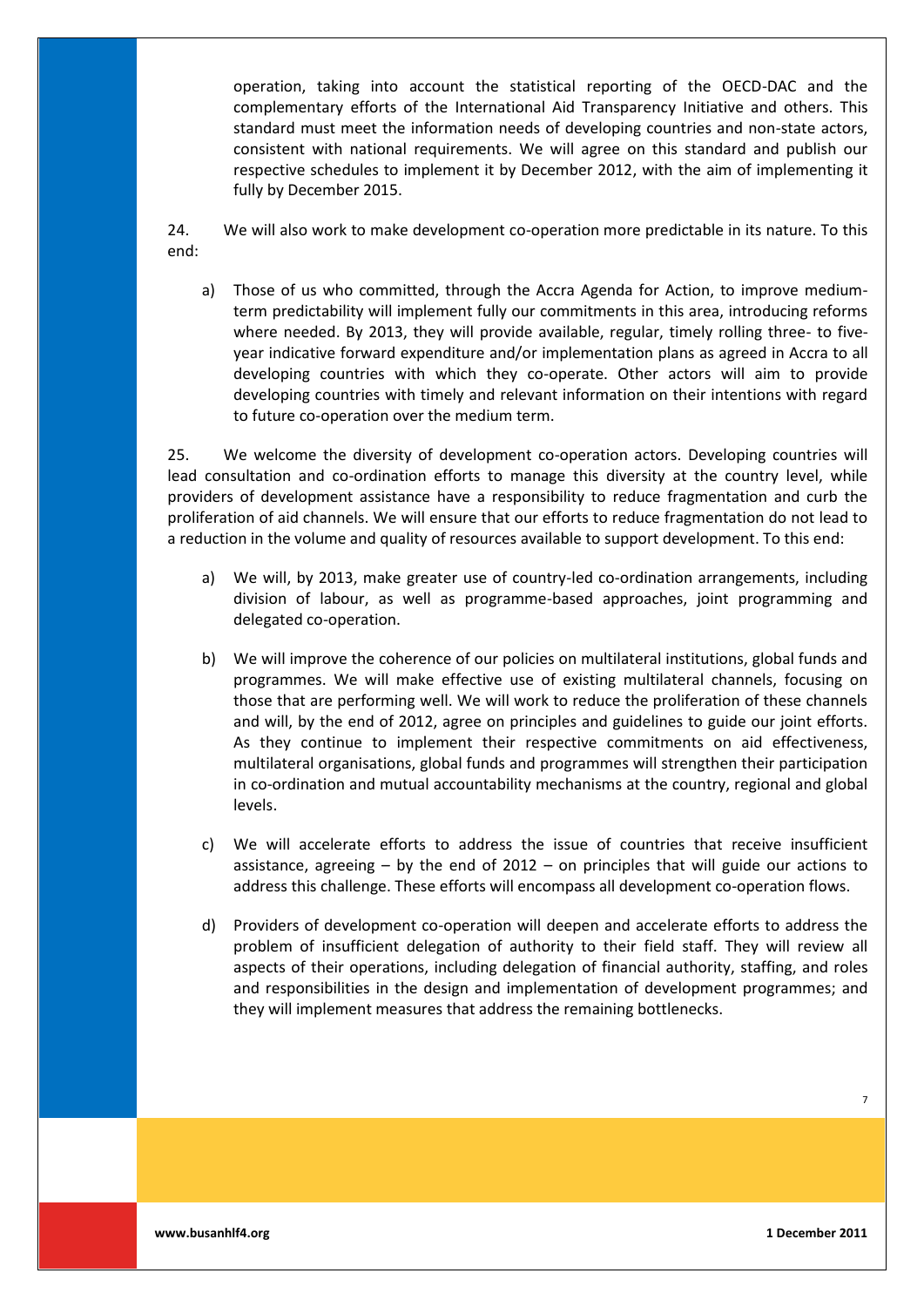## *Promoting sustainable development in situations of conflict and fragility*

26. Fragile states are for the large part off-track to meet the Millennium Development Goals (MDGs). Achieving these goals will depend on our collective ability to understand the unique challenges facing fragile states, overcome these challenges, and promote foundations for lasting development. We welcome the New Deal developed by the International Dialogue on Peacebuilding and Statebuilding, including the g7+ group of fragile and conflict-affected states. Those of us who have endorsed the New Deal will pursue actions to implement it and, in doing so, will use:

- a) The Peacebuilding and Statebuilding Goals (PSGs) which prioritise legitimate politics, people's security, justice, economic foundations and revenues and fair services  $-$  as an important foundation to enable progress towards the MDGs to guide our work in fragile and conflict-affected states.
- b) FOCUS a new country-led and country-owned way of engaging in fragile states.
- c) TRUST  $-$  a set of commitments to enhance transparency; manage risk to use country systems; strengthen national capacities; and improve the timeliness and predictability of  $aid - to achieve better results.$

#### Partnering to strengthen resilience and reduce vulnerability in the face of adversity

27. We must ensure that development strategies and programmes prioritise the building of resilience among people and societies at risk from shocks, especially in highly vulnerable settings such as small island developing states. Investing in resilience and risk reduction increases the value and sustainability of our development efforts. To this end:

- a) Developing countries will lead in integrating resilience to shocks and measures for disaster management within their own policies and strategies.
- b) Responding to the needs articulated by developing countries, we will work together to invest in shock resistant infrastructure and social protection systems for at-risk communities. In addition, we will increase the resources, planning and skills for disaster management at the national and regional levels.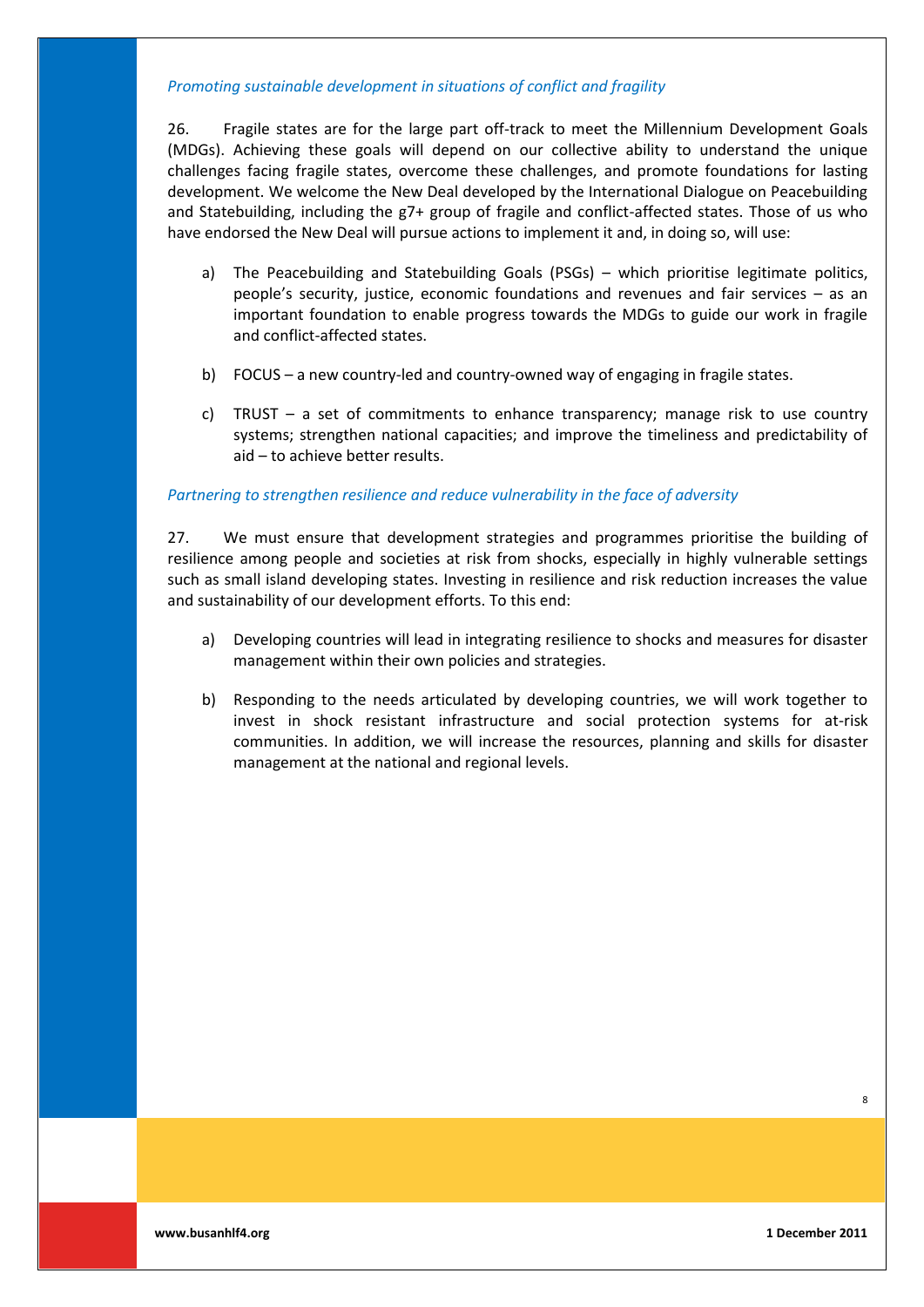# From effective aid to co-operation for effective development

28. Aid is only part of the solution to development. It is now time to broaden our focus and attention from aid effectiveness to the challenges of effective development. This calls for a framework within which:

- a) Development is driven by strong, sustainable and inclusive growth.
- b) Governments' own revenues play a greater role in financing their development needs. In turn, governments are more accountable to their citizens for the development results they achieve.
- c) Effective state and non-state institutions design and implement their own reforms and hold each other to account.
- d) Developing countries increasingly integrate, both regionally and globally, creating economies of scale that will help them better compete in the global economy.

To this effect, we will rethink what aid should be spent on and how, in ways that are consistent with agreed international rights, norms and standards, so that aid catalyses development.

29. Effective institutions and policies are essential for sustainable development. Institutions fulfilling core state functions should, where necessary, be further strengthened, alongside the policies and practices of providers of development co-operation, to facilitate the leveraging of resources by developing countries. Developing countries will lead in efforts to strengthen these institutions, adapting to local context and differing stages of development. To this end, we will:

- a) Support the implementation of institutional and policy changes led by developing countries, resulting in effective resource mobilisation and service delivery, including national and sub-national institutions, regional organisations, parliaments and civil society.
- b) Assess country institutions, systems and capacity development needs, led by developing countries.
- c) Support the development of improved evidence on institutional performance to inform policy formulation, implementation and accountability, led by developing countries.
- d) Deepen our learning on the determinants of success for institutional reform, exchanging knowledge and experience at the regional and global levels.

#### South-South and triangular co-operation for sustainable development

30. The inputs to sustainable development extend well beyond financial co-operation to the knowledge and development experience of all actors and countries. South-South and triangular cooperation have the potential to transform developing countries' policies and approaches to service delivery by bringing effective, locally owned solutions that are appropriate to country contexts.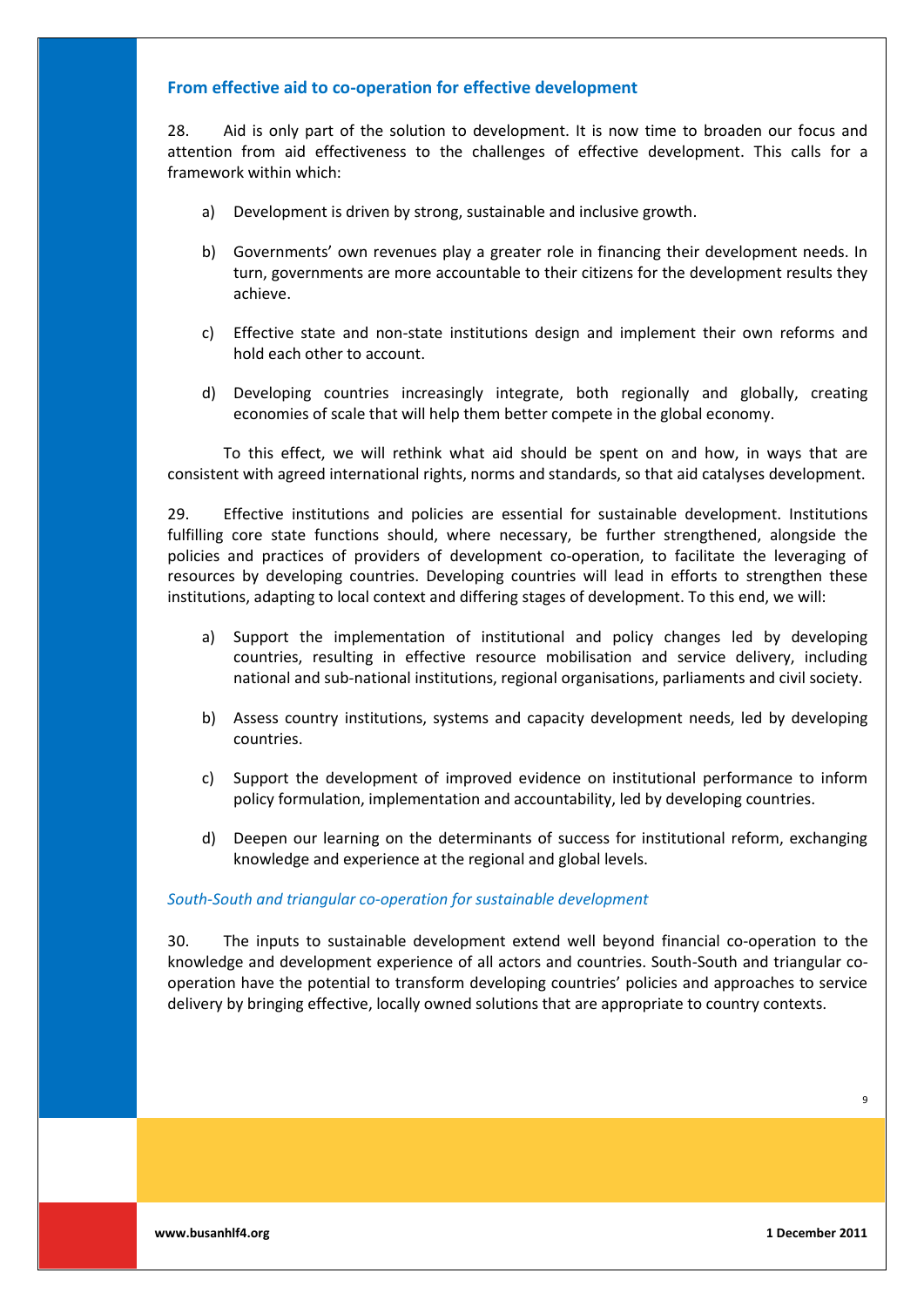31. We recognise that many countries engaged in South-South co-operation both provide and receive diverse resources and expertise at the same time, and that this should enrich co-operation without affecting a country's eligibility to receive assistance from others. We will strengthen the sharing of knowledge and mutual learning by:

- a) Scaling up  $-$  where appropriate  $-$  the use of triangular approaches to development cooperation.
- b) Making fuller use of South-South and triangular co-operation, recognising the success of these approaches to date and the synergies they offer.
- c) Encouraging the development of networks for knowledge exchange, peer learning and coordination among South-South co-operation actors as a means of facilitating access to important knowledge pools by developing countries.
- d) Supporting efforts to strengthen local and national capacities to engage effectively in South-South and triangular co-operation.

### **Private sector and development**

32. We recognise the central role of the private sector in advancing innovation, creating wealth, income and jobs, mobilising domestic resources and in turn contributing to poverty reduction. To this end, we will:

- a) Engage with representative business associations, trade unions and others to improve the legal, regulatory and administrative environment for the development of private investment; and also to ensure a sound policy and regulatory environment for private sector development, increased foreign direct investment, public-private partnerships, the strengthening of value chains in an equitable manner and giving particular consideration to national and regional dimensions, and the scaling up of efforts in support of development goals.
- b) Enable the participation of the private sector in the design and implementation of development policies and strategies to foster sustainable growth and poverty reduction.
- c) Further develop innovative financial mechanisms to mobilise private finance for shared development goals.
- d) Promote "aid for trade" as an engine of sustainable development, focusing on outcomes and impact, to build productive capacities, help address market failures, strengthen access to capital markets and to promote approaches that mitigate risk faced by private sector actors.
- e) Invite representatives of the public and private sectors and related organisations to play an active role in exploring how to advance both development and business outcomes so that they are mutually reinforcing.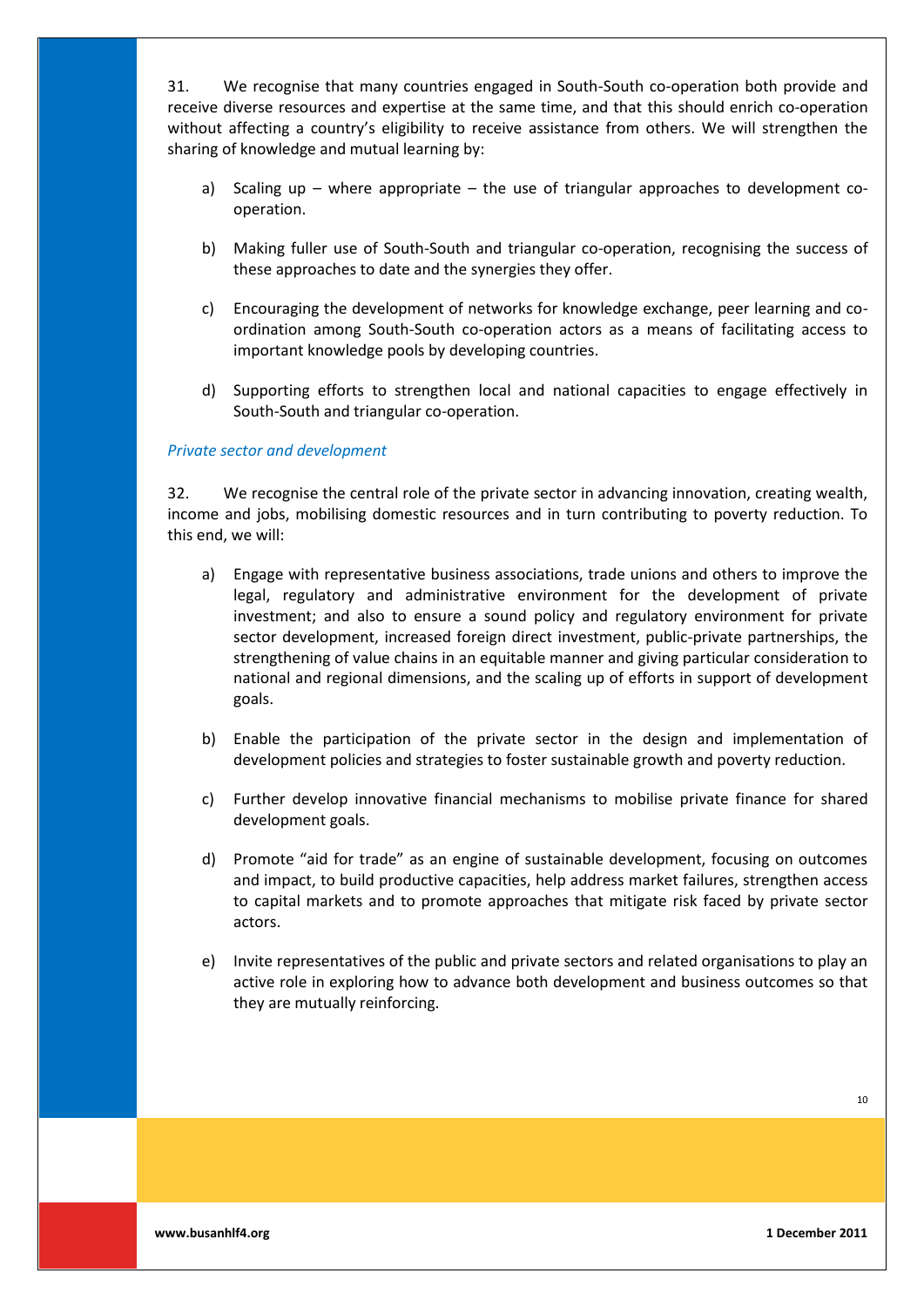#### *Combating\*corruption\*and\*illicit\*flows*

33. Corruption is a plague that seriously undermines development globally, diverting resources that could be harnessed to finance development, damaging the quality of governance institutions, and threatening human security. It often fuels crime and contributes to conflict and fragility. We will intensify our joint efforts to fight corruption and illicit flows, consistent with the UN Convention Against Corruption and other agreements to which we are party, such as the OECD Anti-Bribery Convention. To this end, we will:

- a) Implement fully our respective commitments to eradicate corruption, enforcing our laws and promoting a culture of zero tolerance for all corrupt practices. This includes efforts to improve fiscal transparency, strengthen independent enforcement mechanisms, and extend protection for whistleblowers.
- b) Accelerate our individual efforts to combat illicit financial flows by strengthening anti money laundering measures, addressing tax evasion, and strengthening national and international policies, legal frameworks and institutional arrangements for the tracing, freezing and recovery of illegal assets. This includes ensuring enactment and implementation of laws and practices that facilitate effective international co-operation.

#### *Climate\*change\*finance*

34. Global climate change finance is expected to increase substantially in the medium term. Recognising that this resource flow brings with it new opportunities and challenges, we will endeavour to promote coherence, transparency and predictability across our approaches for effective climate finance and broader development co-operation, including to:

- a) Continue to support national climate change policy and planning as an integral part of developing countries' overall national development plans, and ensure that  $-$  where appropriate – these measures are financed, delivered and monitored through developing countries' systems in a transparent manner.
- b) Continue to share lessons learned in development effectiveness with those entities engaged in climate activities and ensure that broader development co-operation is also informed by innovations in climate finance.